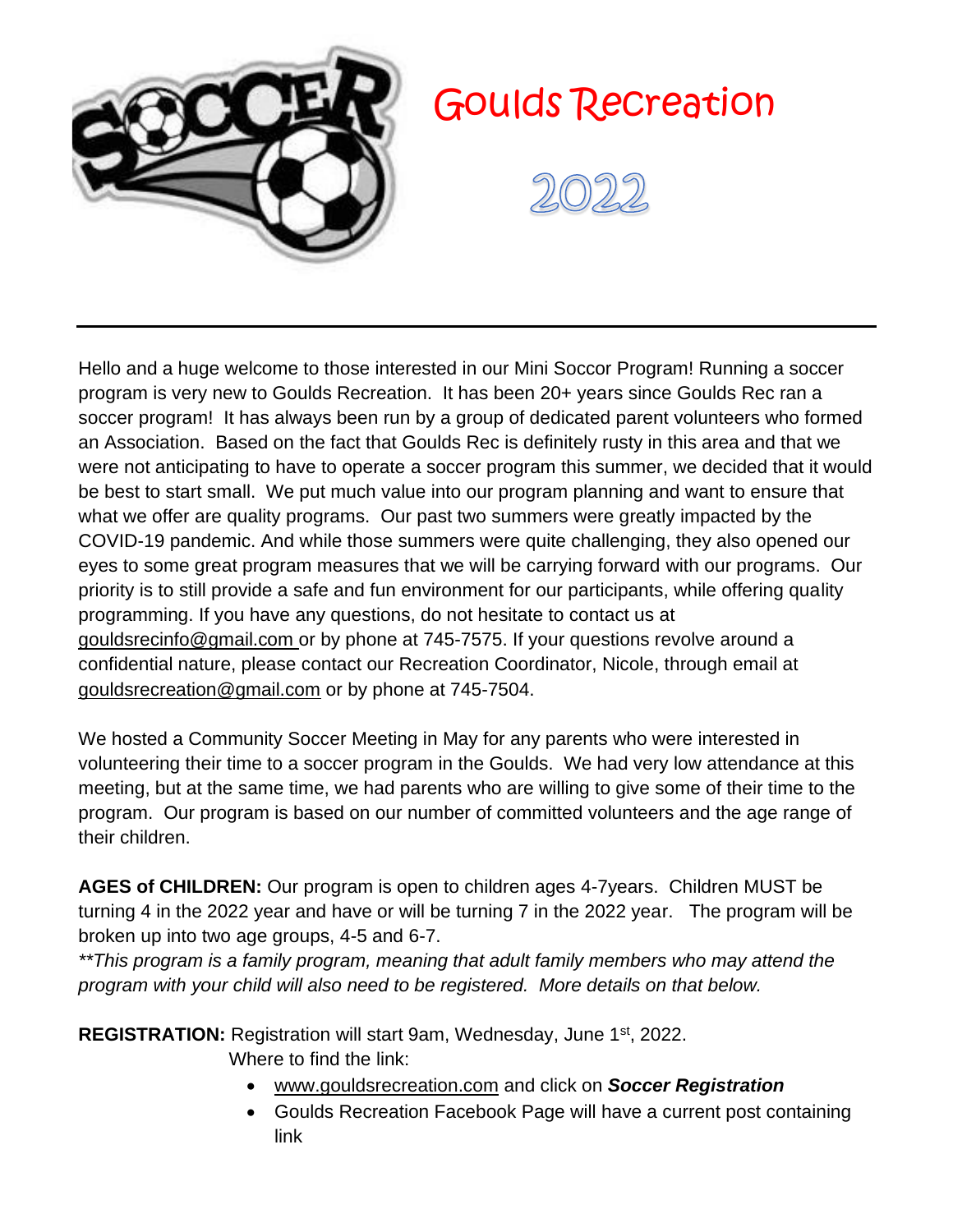Please ensure that when you register on-line, you put in the correct contact information. Under the contact information section is where the parent or legal guardian puts their information. Under child registration is where you put the required information on your child. Please note that email under child registration will be the parent/guardian's email again. We are unable to bypass this request. Under additional adult, please consider all adults that may take your child to the program and stay with them. All adults must be registered. They will be considered a participant of the program.

**TENTATIVE SCHEDULE:** Program will be 8 weeks, starting July 7<sup>th</sup> and ending August 25<sup>th</sup>. *Both age groups will meet on the Mini pitches on Thursdays, from 6-7. This schedule can change at any point due to registration numbers, and other factors based around the current COVID-19 Pandemic.* 

## **COST:** \$20/family

.

Fee must be paid by June 23<sup>rd</sup> (two weeks prior to program start time). Refunds will not be issued passed the June 23<sup>rd</sup> date. All refunds for Goulds Rec programs will be subject to a \$15 administration fee. Full refunds will only be issued if Goulds Rec cancels a program/event.

## **PROGRAM ACTIVITIES:**

- Program will be an outdoor program and at least 1 parent/guardian must stay on site with your child.
- The program will consist of fundamental movements of soccer, with age appropriate skill development incorporated into fun games, which will be led by our volunteer parents and possible one of our summer day camp counselors.
- The program is meant to have a social component, of very low risk, with registered parents/guardians directly involved. However, if any adult is not comfortable in fully participating in the program, that is totally fine!
- We will provide all equipment necessary. Equipment will be sanitized prior to and after a session.
- Regular handwashing/bathroom routines will be in place as part of the daily routine. We strongly recommend that you encourage your child to use the washroom before coming to the program. The closest washrooms are the public washroom by the skate park. This walk can take away a good portion of your hour program.
- We will end this program with a little year end social on the field for everyone involved with the program!

# **DROP-OFF/PICK-UP:**

Drop-off is NOT an option for this program under any circumstances.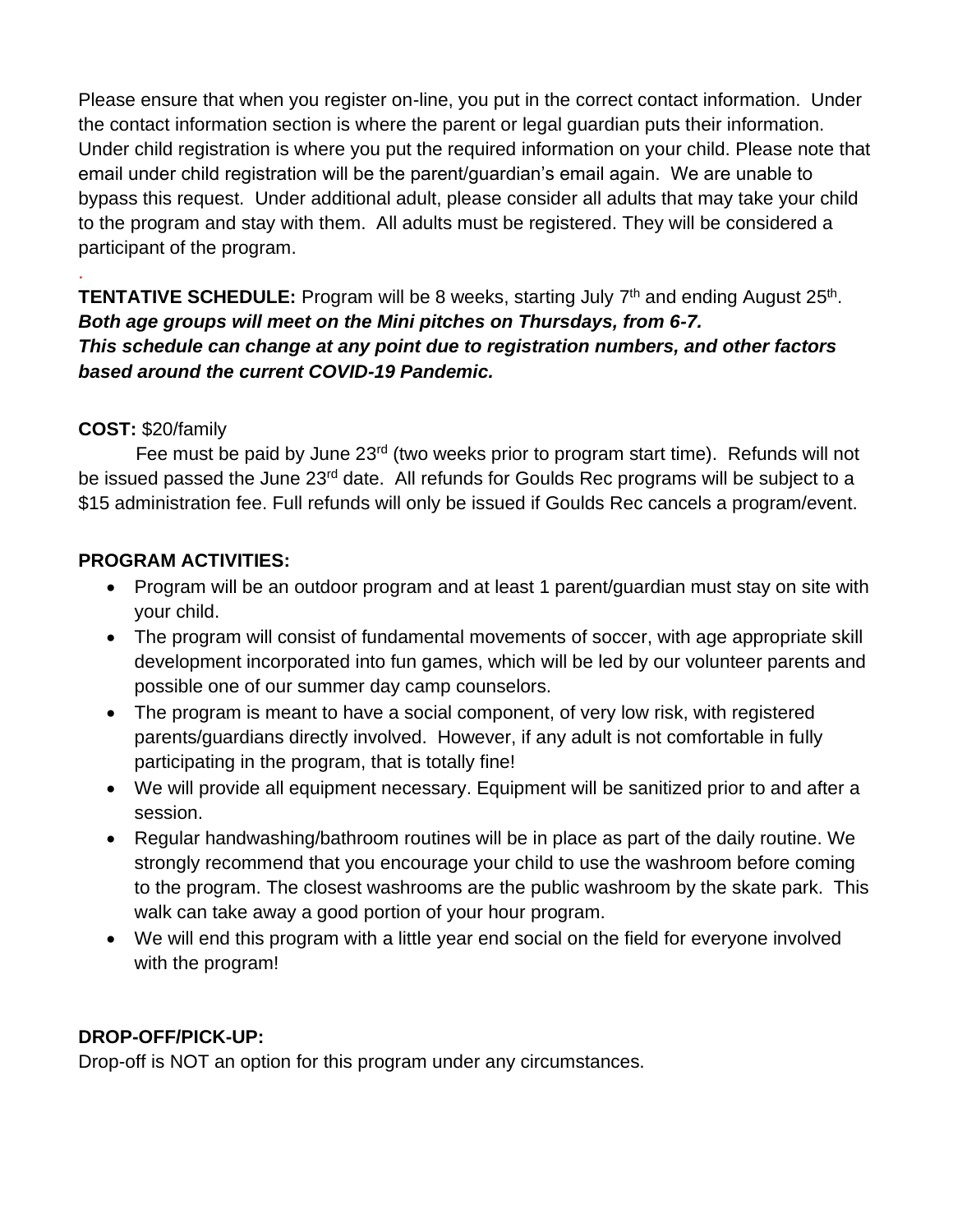## **WHAT TO BRING**

- A labelled bottle of HAND SANITIZER (at least 60% alcohol based). Hand sanitizer will also be available on site.
- Suitable clothing for the sport. This includes sneakers that can be tied snuggly, and proper "gym" clothes to easily move around in. Non-metal cleats are great, but absolutely not necessary!
- We recommend you put sunblock 30+ on your child before coming to the program. The sun can be very strong at that time in the evening!
- Labelled hat
- Water in a labelled water bottle
- Ensure all personal items are marked with yours or your child's name
- There are no benches/bleachers. You may want to bring a blanket or fold up chair for anyone that may need to sit down during the hour program.

# **SAFETY MEASURES**

- Participant information will be confirmed prior to the first day of the Mini Soccer program through the on-line registration and follow-up through email will be made if needed. If there are any medical concerns or issues that counselors need to be aware of, please contact us prior to the start of the program.
- For the safety of participants, Goulds Recreation, as advised by the Royal Newfoundland Constabulary, will follow specific procedures should a parent/guardian arrive on site appearing to be under the influence. Counselor will immediately contact their supervisor, as well as the RNC.
- All counselors are trained in the High Five Principles of Healthy Child Development [\(www.highfive.org\)](http://www.highfive.org/), policies and procedures, supervision, safety/cleaning protocols and first aid.
- Our specified parent volunteers will receive some training on soccer activities appropriate for this age group.
- Our Association will stay up to date on recommendations/measures from Public Health in regards to the operation of our Mini Soccer Program.
- Parents are encouraged to stay up to date on recommendations/measures from Public Health.
- it is recommended that those considered vulnerable to the effects of COVID-19 or who have family members considered vulnerable to use discretion in availing of our programs.
- All staff, volunteers and adults will be expected to model and support children in good hygiene efforts such as handwashing, covering a cough and use of tissues or crease of elbow for coughing and sneezing.
- Equipment will be cleaned daily in accordance with public health recommendations.
- Should you or your child need to go to the washroom while engaged in the program, the public washrooms by the skatepark will be opened. The maintenance/cleaning/sanitizing of these washrooms is carried out by the City of St.John's, following their cleaning/sanitizing protocols.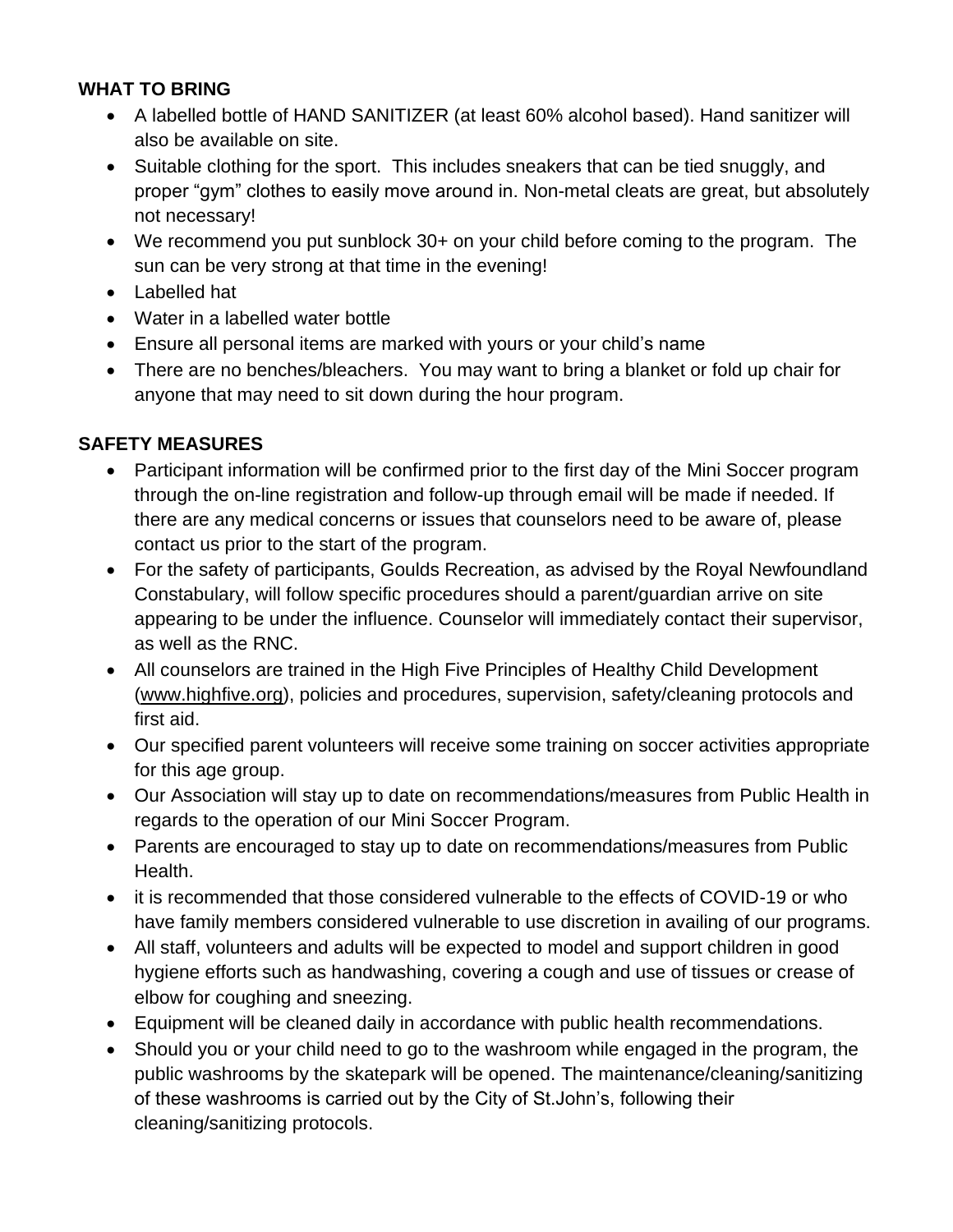**UNEXPECTED CANCELLATIONS:** If a session has to be cancelled due to weather, a cancellation notice will be made on our Facebook page at least 1 hour prior to start time. Refunds will not be issued for cancellations and we cannot guarantee that make up sessions will take place.

**MANAGING ILLNESS:** All participants (Children and Adults) MUST stay home if they feel sick (fever, sore throat, cold symptoms, headache, diarrhea, vomiting, etc).

- Parents/Guardians must ensure that you list yours or your child's underlying health conditions and/or symptoms due to allergies
- If a participant (adult or child) displays symptoms of concern during the program we kindly ask that you leave the premises. Materials used by you or your child will be removed and will be sanitized according to sanitization guidelines

**MEDICATIONS/ALLERGY INFORMATION:** Please do not bring nuts or nut products, fish products, kiwi on site. We are also scent aware.

**COUNSELOR/STAFF CONTACT INFORMATION:** If you have any questions or concerns on our mini soccer program, please email [gouldsrecinfo@gmail.com](mailto:gouldsrecinfo@gmail.com) or call 745-7575 (please leave voicemail). If your questions or concerns are of a confidential matter, please email Recreation Coordinator, Nicole at [gouldsrecreation@gmail.com](mailto:gouldsrecreation@gmail.com) or call her direct line at 745-7504 (please leave voicemail).

*Goulds Recreation Association is committed to providing quality programs that promote positive social, cognitive, physical and emotional development. Based on this, we want to ensure that there is a mutual understanding of what is acceptable behaviour and unacceptable behaviour. Our staff will take every reasonable effort to ensure meaningful participation. Please read our guidelines for acceptable and unacceptable behaviours.*

**ACCEPTABLE BEHAVIOURS:** Goulds Recreation counselors/staff, patrons, participants and guardians are expected to exhibit the following behaviour while participating in programs and services: The services of the services: The safety respect that he kindness are safety - honesty - responsibility - healthy choices

**UNACCEPTABLE BEHAVIOR:** behaviour with the intent to harm others, property or which would otherwise negatively impact program quality is unacceptable and will not be tolerated. The group will review daily behaviour expectations in the form of "Promises". Counselors will use discretion to take appropriate action if unacceptable behaviour occurs. Our general process of addressing unacceptable behaviour is as follows:

- Unacceptable behaviour will be discussed with the participant